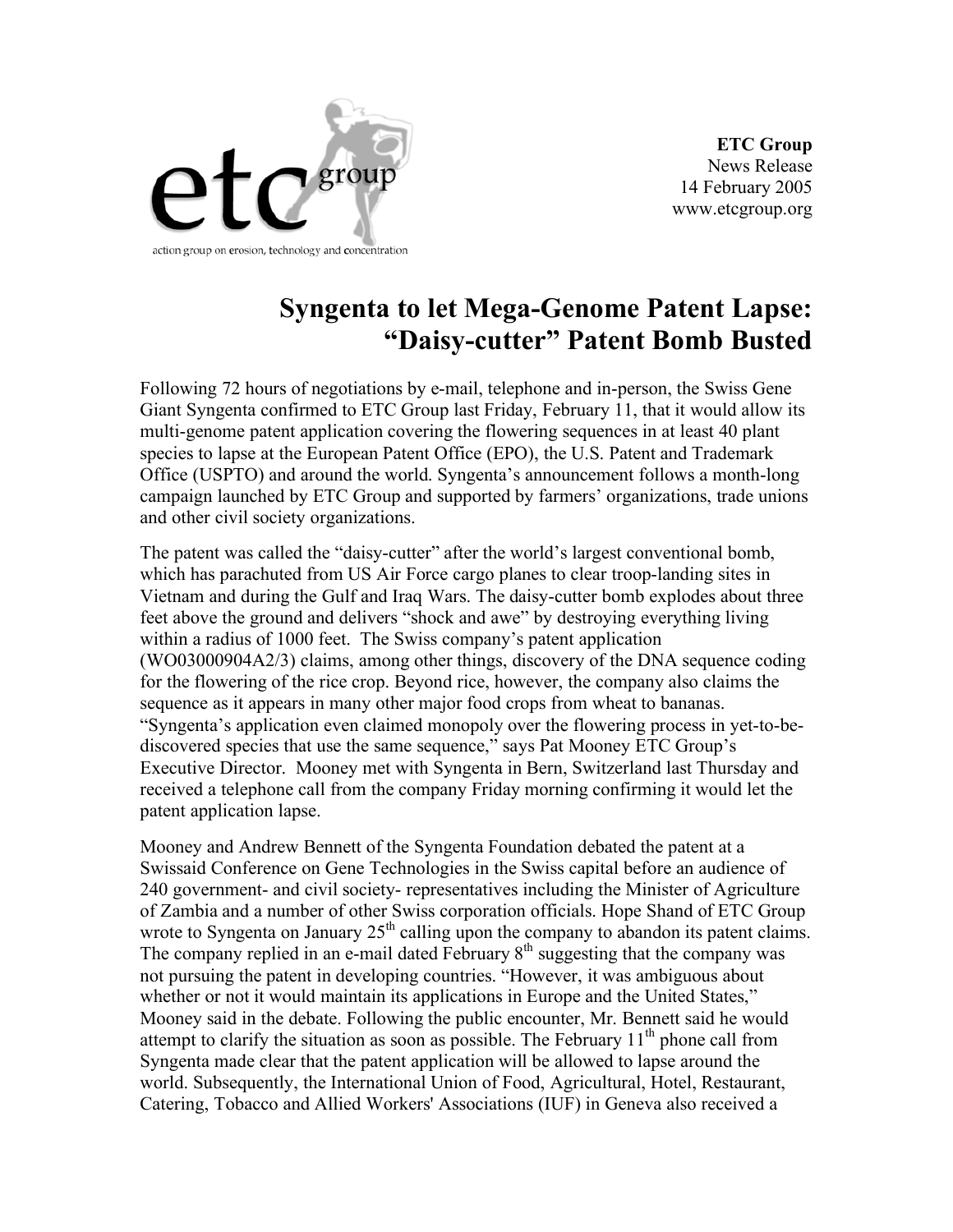letter from the Corporation confirming that the patent application will be allowed to lapse.

*More Mega-genome Patents Pending?* "We're delighted that the patent is being abandoned," says Pat Mooney now back in Ottawa, "but we are concerned that there are still other mega-genome patents out there held by this company and others that could pose a major threat to food security. We need a commitment from the Gene Giants that mega-genome claims will be withdrawn everywhere."

**Systems Failures – WIPO and EPO:** Prior to the January 10<sup>th</sup> release of its *Communiqué* (www.etcgroup.org/article.asp?newsid=493), ETC Group contacted the EPO, the USPTO and the World Intellectual Property Organization (WIPO) asking their help in rejecting the patent. "We were encouraged that both WIPO and the EPO responded quickly and rather sympathetically to our concerns," says Kathy Jo Wetter of ETC Group's U.S. office. "On the other hand, we were shocked to find that not only were these intergovernmental bodies powerless to intervene in a process that would attack world food security, but also that any decisions made by the EPO would not automatically be passed on to the patent offices of those developing countries giving national consideration to Syngenta's application. While we were fairly confident that the EPO would reject the most outlandish aspects of the claims – conferring a monopoly on the flowering mechanism for 40 species – if the EPO rejection was not communicated voluntarily by the company, the other countries in the Patent Cooperation Treaty associated with the EPO would have no way of knowing. It is often the case that patent offices in Africa, Asia and Latin America – not unlike their European and American counterparts – are overstretched by the sheer number and technical complexity of patent claims and sometimes approve patents without close examination. We need to talk to governments at the EPO and WIPO about how to change their monitoring systems," says Wetter.

*Silence of the Lambs – FAO and CGIAR*: ETC Group also wrote, in the first week of January, to the Director-General of FAO and the Chair of the Consultative Group on International Agricultural Research (CGIAR) asking them to intervene against the patent in defense of world food security. "It is shameful that we heard back from the EPO, WIPO and the Company, but neither FAO nor CGIAR has yet to lift a finger to defend the interests of the world's hungry," Pat Mooney insists. "These organizations need to get their act together."

*The Patent-too-far:* "As much as we welcome Syngenta's offer to let this patent application lapse, we believe the company should now actively withdraw its applications in every jurisdiction to avoid risk and uncertainty. Syngenta must also examine its portfolio of pending patents and withdraw any that have similar mega-genome claims. National patent offices should also act immediately to reject any pending claims of this nature," Pat Mooney concludes from Ottawa. "The bottom line is that this company sought monopoly control over 40 major food crops. Had the patent been granted, the company's control would have been legal and enforceable and would have spelled disaster for world food security. Once a patent is granted it could take more than half the lifetime of the patent to get it rescinded."